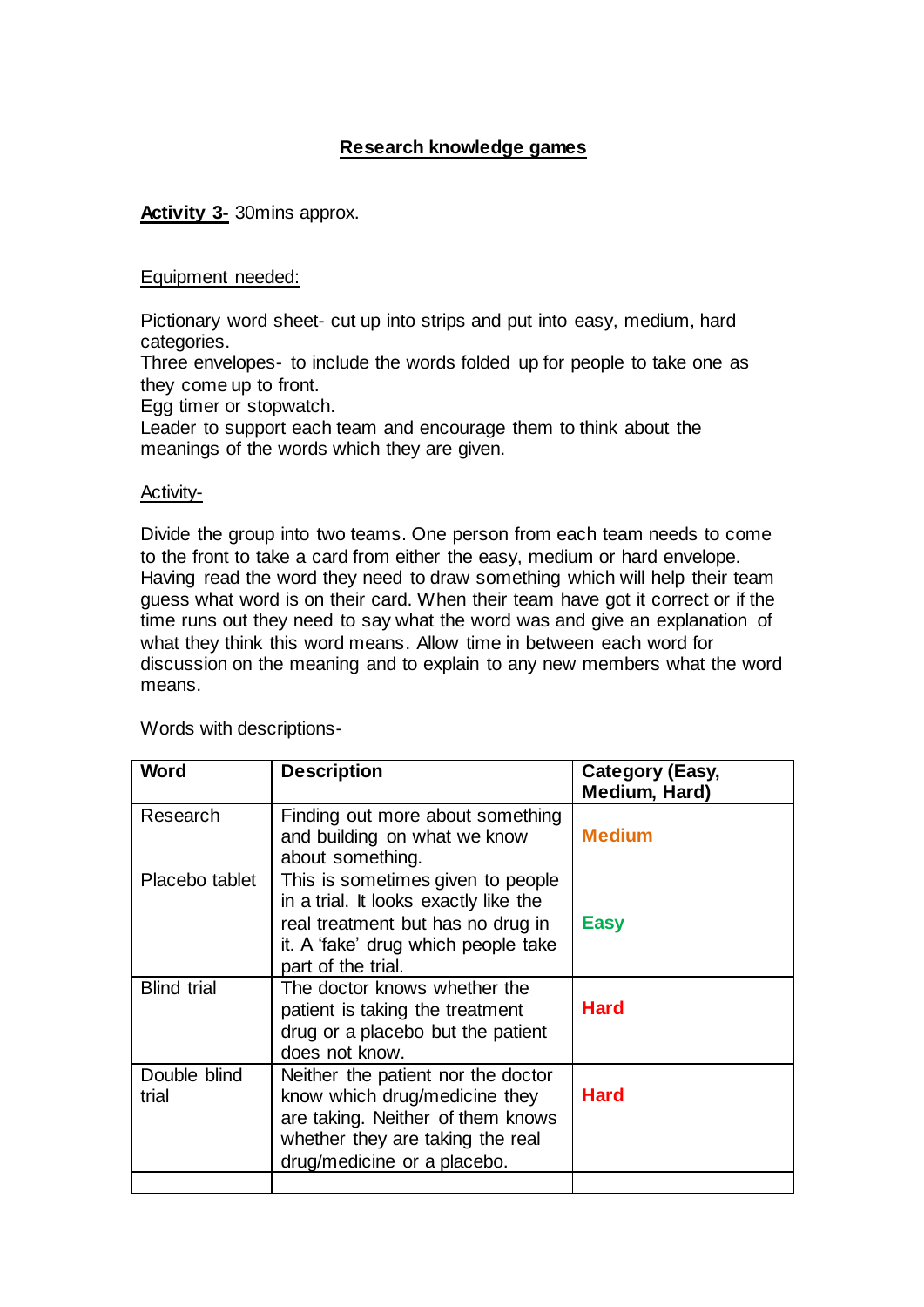| <b>Medicines</b>                  | A drug which is used in treating<br>disease or illness.                                                                                                                                                                                                                                                                                                                                                  | <b>Easy</b>   |
|-----------------------------------|----------------------------------------------------------------------------------------------------------------------------------------------------------------------------------------------------------------------------------------------------------------------------------------------------------------------------------------------------------------------------------------------------------|---------------|
| <b>MCRN East</b>                  | Medicines for Children Research<br>Network East.                                                                                                                                                                                                                                                                                                                                                         | <b>Easy</b>   |
| Trial                             | Used to test something out before<br>it is used properly.                                                                                                                                                                                                                                                                                                                                                | <b>Hard</b>   |
| Randomised<br>Controlled<br>Trial | People in a trial which is<br>randomised means they are given<br>the new drug, old drug or a<br>placebo by a special computer<br>which decides which treatment<br>they will receive.                                                                                                                                                                                                                     | <b>Hard</b>   |
| <b>YPAG</b>                       | Young Persons Advisory Group-<br>that's this group!                                                                                                                                                                                                                                                                                                                                                      | <b>Easy</b>   |
| Research<br><b>Nurse</b>          | Help researchers with their<br>studies, help them complete visits<br>with patients, taking blood,<br>observations, meetings with<br>patients to check they are ok with<br>the study which they are involved<br>in etc.                                                                                                                                                                                   | <b>Easy</b>   |
| Research<br>Officer               | They help support researchers<br>with their studies, they help with<br>documents, filing, organising<br>patient visits, speaking to patients<br>and the general running of the<br>study.                                                                                                                                                                                                                 | <b>Medium</b> |
| <b>Clinical Trial</b>             | These are used to test medicines<br>and different treatments and find<br>out how safe and effective they<br>are to use.                                                                                                                                                                                                                                                                                  | <b>Hard</b>   |
| <b>Ethics</b><br>committee        | This is what researchers send<br>their study to. People on the<br>ethics committee will look at the<br>study in detail, discuss if the study<br>will benefit children and young<br>people and that the benefits of the<br>study out way the risks. Ethics<br>committees can say no to<br>researchers doing their study. An<br>ethics committee has around 10-<br>20 people who sit round a big<br>table. | <b>Medium</b> |
| Protocol                          | This is a rather big piece of written<br>work which researchers have to<br>complete which explains what the<br>study is looking at, how the study<br>will help, what the study will<br>involve and what patients will<br>have to have if they take part in                                                                                                                                               | <b>Medium</b> |